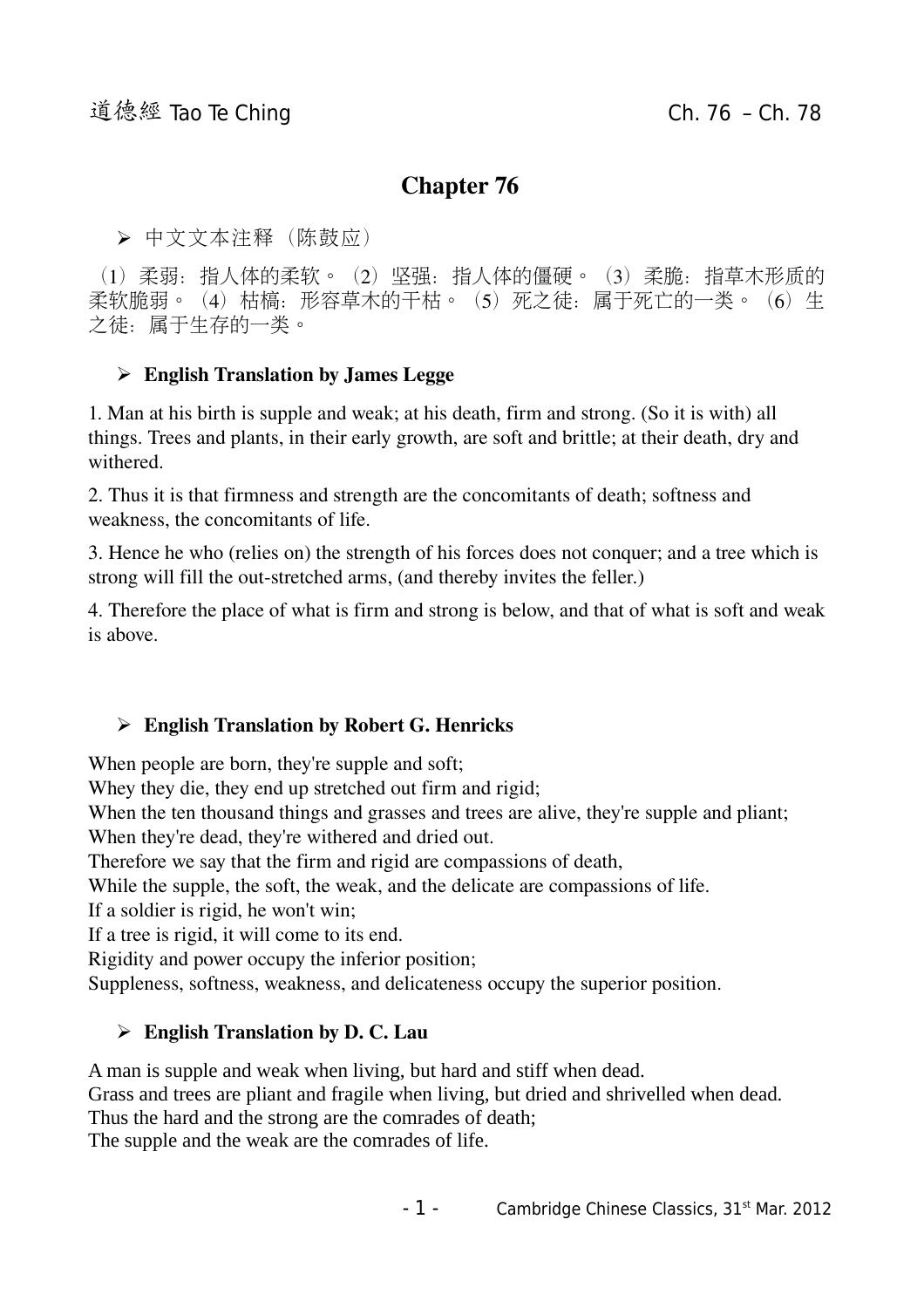Therefore a weapon that is strong will not vanquish; A tree that is strong will suffer the axe. The strong and big takes the lower position, The supple and weak takes the higher position.

# Chapter 67

➢ 中文文本注释(陈鼓应)

(1)人之道则不然:人之道,指社会的一般律则。

### $\triangleright$  English Translation by James Legge

1. May not the Way (or Tâo) of Heaven be compared to the (method of) bending a bow? The (part of the bow) which was high is brought low, and what was low is raised up. (So Heaven) diminishes where there is superabundance, and supplements where there is deficiency.

2. It is the Way of Heaven to diminish superabundance, and to supplement deficiency. It is not so with the way of man. He takes away from those who have not enough to add to his own superabundance.

3. Who can take his own superabundance and therewith serve all under heaven? Only he who is in possession of the Tâo!

4. Therefore the (ruling) sage acts without claiming the results as his; he achieves his merit and does not rest (arrogantly) in it:-he does not wish to display his superiority.

#### ➢ English Translation by Robert G. Henricks

The Way of Heaven is like the flexing of a bow.

The high it presses down; the low it raises up.

From those with a surplus it takes away; to those without enough it adds on.

Therefore the way of Heaven—

Is to reduce the excessive and increase the insufficient;

The Way of Man—

Is to reduce the insufficient and offer more to the excessive.

Now, who is able to have a surplus and use it to offer to Heaven?

Clearly, it's only the one who possesses the Way.

Therefore the Sage—

Take actions but does not possess them;

Accomplishes his tasks but does not dwell on them.

Like this, is his desire not to make a display of his worthiness.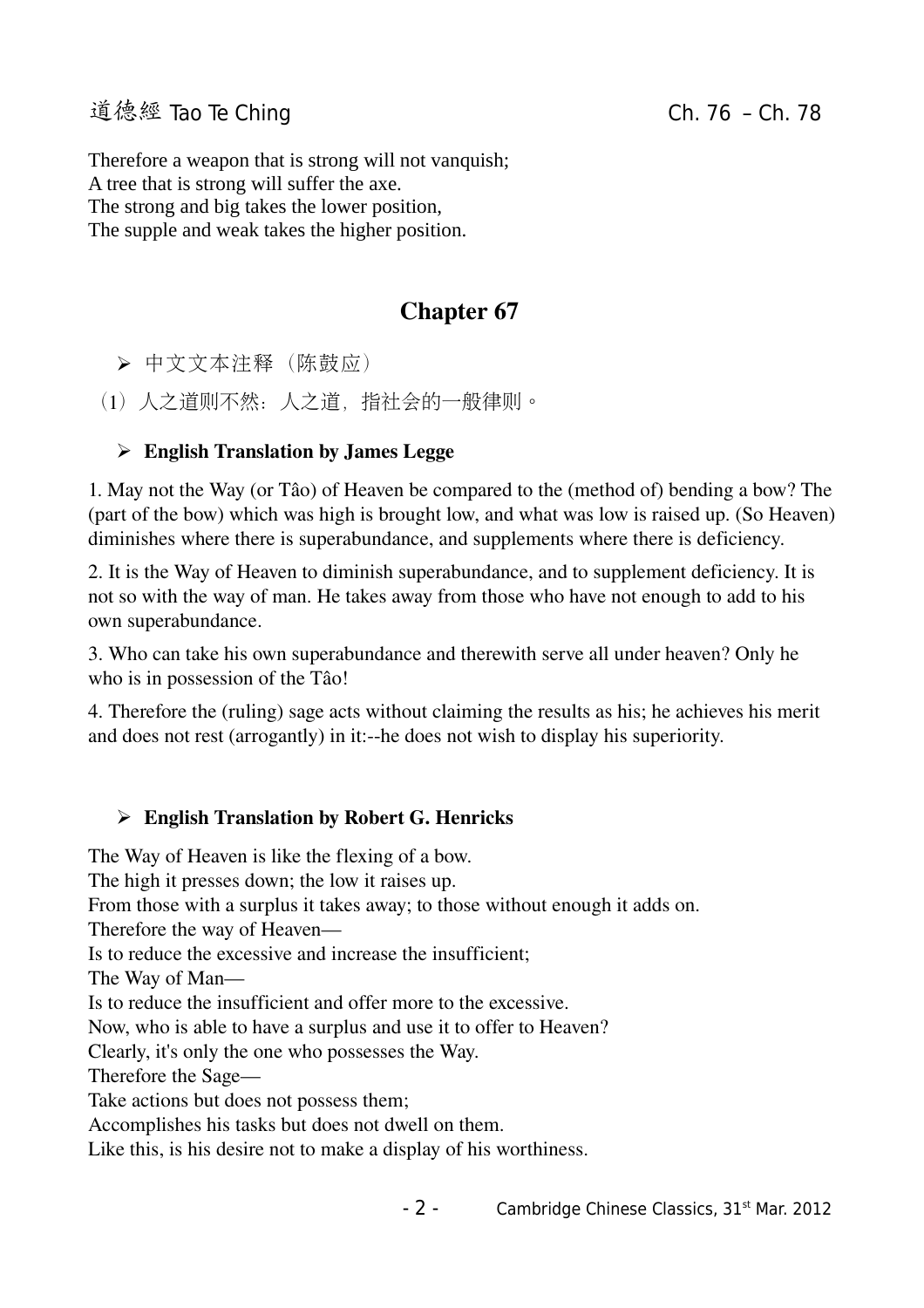#### $\triangleright$  English Translation by D. C. Lau

Is not the way of heaven like the stretching of a bow? The high it presses down, The low it lifts up; The excessive it takes from, The deficient it gives to.

It is the way of heaven to take from what has in excess in order to make good what is deficient.

The way of man is otherwise: it takes from those who are in want in order to offer this to those who already have more than enough.

Who is there that can take what he himself has in excess and offer this to the empire? Only he who has the way.

Therefore the sage benefits them yet exacts no gratitude, Accomplishes his task yet lays claim to no merit.

Is this not because he does not wish to be considered a better man than others?

# Chapter 68

➢ 中文文本注释(陈鼓应)

(1)无以易之:没有什么能代替它。(5)受国之垢:承担全国的屈辱。(7)承担 全国的祸难。(8)正言若反:正面的话好像反话一样。

#### $\triangleright$  English Translation by James Legge

1. There is nothing in the world more soft and weak than water, and yet for attacking things that are firm and strong there is nothing that can take precedence of it;-for there is nothing (so effectual) for which it can be changed.

2. Every one in the world knows that the soft overcomes the hard, and the weak the strong, but no one is able to carry it out in practice.

3. Therefore a sage has said, He who accepts his state's reproach, Is hailed therefore its altars' lord; To him who bears men's direful woes They all the name of King accord.'

4. Words that are strictly true seem to be paradoxical.